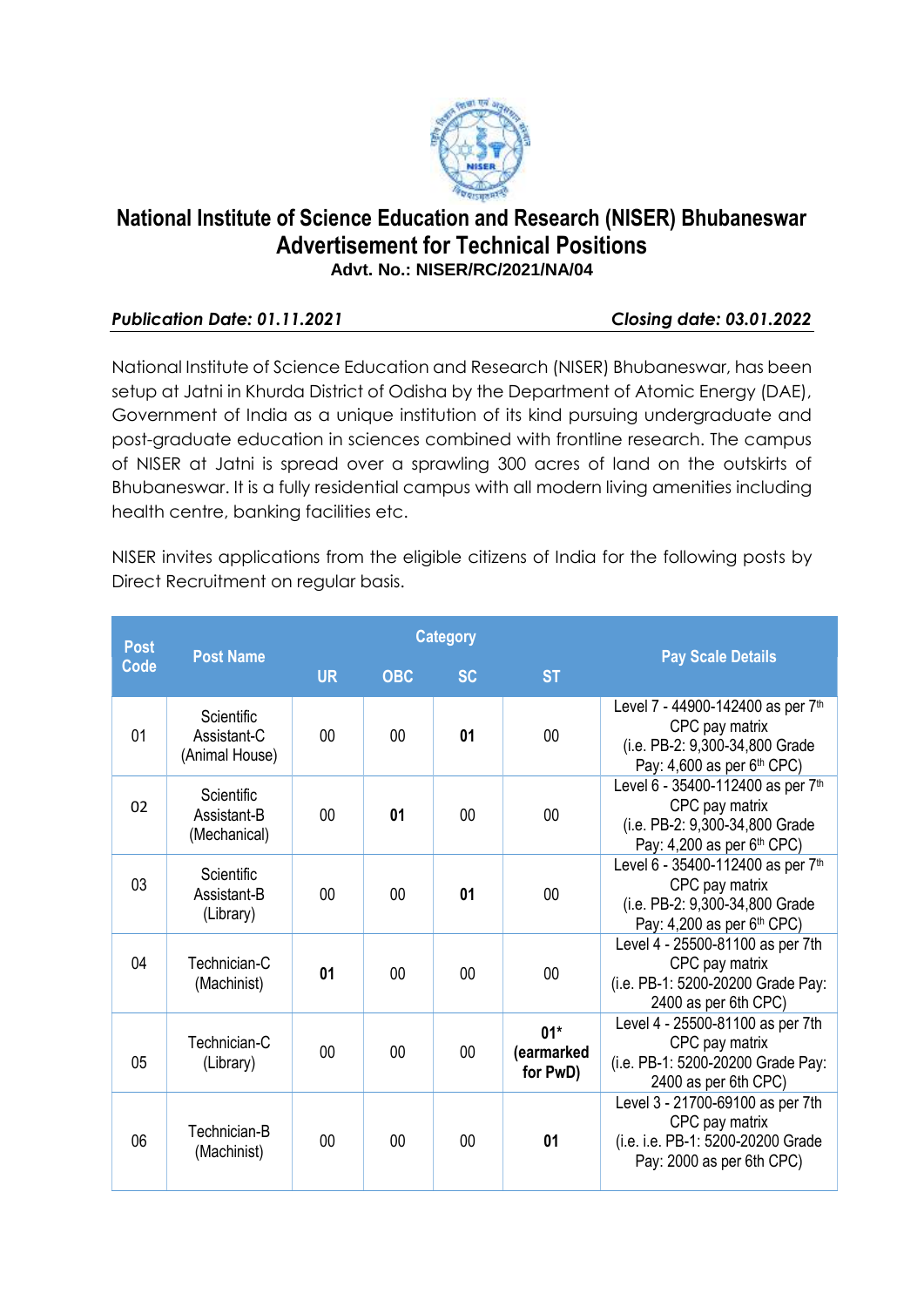| 07 | Technician-B<br>(Fitter/Welder) | 01 | 00 | 00 | 00 | Level 3 - 21700-69100 as per 7th<br>CPC pay matrix<br>(i.e. i.e. PB-1: 5200-20200 Grade<br>Pay: 2000 as per 6th CPC) |
|----|---------------------------------|----|----|----|----|----------------------------------------------------------------------------------------------------------------------|
| 08 | Technician-B<br>(Electrical)    | 00 | 00 | 00 | 01 | Level 3 - 21700-69100 as per 7th<br>CPC pay matrix<br>(i.e. i.e. PB-1: 5200-20200 Grade<br>Pay: 2000 as per 6th CPC) |

*\*Technician-C (Library) is reserved for PwD category/Divyaang. The post is identified suitable for persons with Locomotive disability or Cerebral palsy under the category OA (One Arm affected), OL (One Leg affected), OAL (one Arm and One Leg affected), BL (Both Legs affected not arms) / HH (Hearing impaired) only.*

### **DETAILS OF ESSENTIAL QUALIFICATION, EXPERIENCE AND AGE**

#### **Post Code-01: Scientific Assistant-C (Animal House)**

**Essential Qualifications:** B.Sc in Life Sciences/Zoology/Biotechnology/Animal Sciences with minimum 60% marks.

**Essential Experience**: 4 (four) years of relevant experience in handling and management of CPCSEA registered laboratory animal facility after obtaining requisite qualification.

**Age**: Minimum 18 but not more than 37 years as on 03.01.2022 for SC category i.e. born on or after 04.01.1985 (both days inclusive).

**Job Profile:** Oversee the routine animal husbandry and welfare activities of animal care takers/support staff and students. Follow and implement all standard operating procedures, welfare and biosafety guidelines. Assist Veterinarian to recognize and observe animals for clinical signs of illness/disease/distress/behavioural changes, assess environmental conditions. Assist Veterinarian in providing orientation and training of new students/animal users/care taker staff in proper use of animal facility, humane handling of animals, implement the SOPs and assist on-going research work. Training and assisting the users in surgical procedures, anaesthesia, analgesia, breeding and maintenance of animal colonies; weaning, sexing, tail biopsies for genotyping, receiving/providing live animal for research, along with quarantine procedures and euthanasia etc. Assist Veterinarian in the process of import of live laboratory animals, animal health monitoring programs etc. Record keeping as per CPCSEA guidelines. Any other work assigned by the competent authorities from time to time.

### **Post Code-02: Scientific Assistant-B (Mechanical)**

**Essential Qualifications:** Diploma in Mechanical Engineering (3 Years after SSC - 10<sup>th</sup> Standard) with minimum 60% marks in Diploma.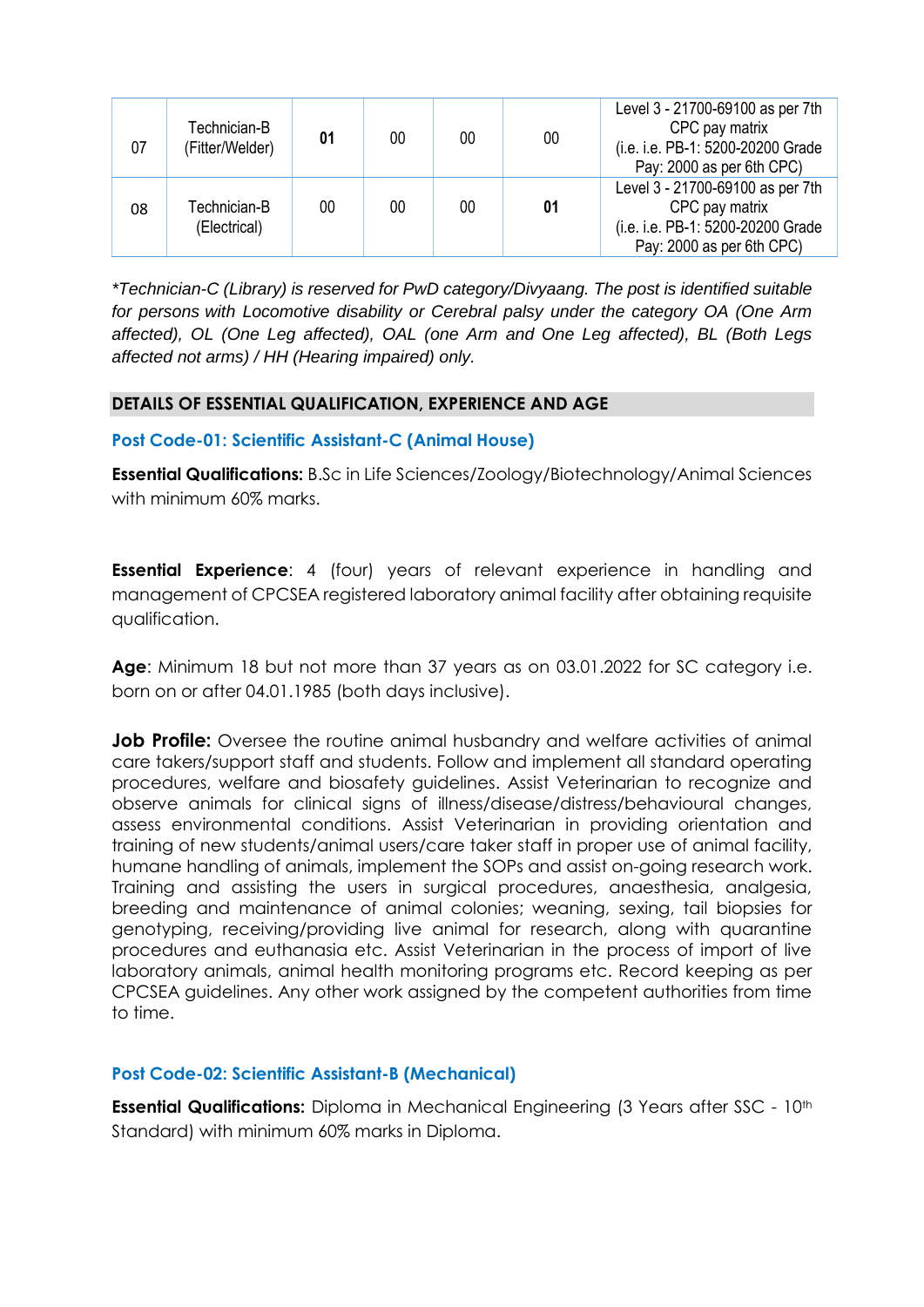**Desirable:** Working knowledge of design, drawings, specifications, SOLID WORKS, AUTO-CAD and Software related to workshop, etc. At least one year of hands-on experience in both CNC & Conventional milling, turning machines along with knowledge of supervisory work in any workshop or R & D laboratory of National repute.

**Age**: Minimum 18 but not more than 33 years as on 03.01.2022 for OBC category i.e. born on or after 04.01.1989 (both days inclusive).

**Job Profile:** Operation and maintenance of CNC Machines including conventional Lathe & Milling machines in Central Workshop, NISER. Supervision of the manufacturing workshop/plant, other technicians working in the workshop, etc. to work with research scientists and to perform other related roles as assigned by Competent Authority from time to time.

#### **Post Code-03: Scientific Assistant-B (Library)**

**Essential Qualifications:** Bachelor degree in Library Science or equivalent Diploma with minimum 50% marks.

**Age**: Minimum 18 but not more than 35 years as on 03.01.2022 for SC category i.e. born on or after 04.01.1987 (both days inclusive).

#### **Job Profile:**

Assist in planning of academic & professional work in the library. Procurement of print and online journals/e-books/online bibliographic or citation database etc. and maintain the journal access. Planning the book-acquisition program in the area of specialization. Indenting and purchase processing for library. Maintain KOHA server/software, annual maintenance, and renewal process. Assisting the faculty/students in library use or using software in library. Management of circulation section. Maintaining the library records, records of book issue and return and assisting in management of no dues. Any other duties and responsibilities assigned by the competent authority from time to time and follow the instructions/order given from the reporting/reviewing officers.

### **Post Code-04: Technician-C (Machinist)**

**Essential Qualifications:** SSC (10<sup>th</sup> Standard) with minimum 60% marks + Trade certificate of minimum one year duration in in the relevant trade.

**Experience:** - 04 years of experience in the relevant trade after obtaining requisite qualification.

### **Desirable:-**

Experience in relevant trade after obtaining the requisite qualification from which at least few years of hands-on experience in both CNC & Conventional milling, turning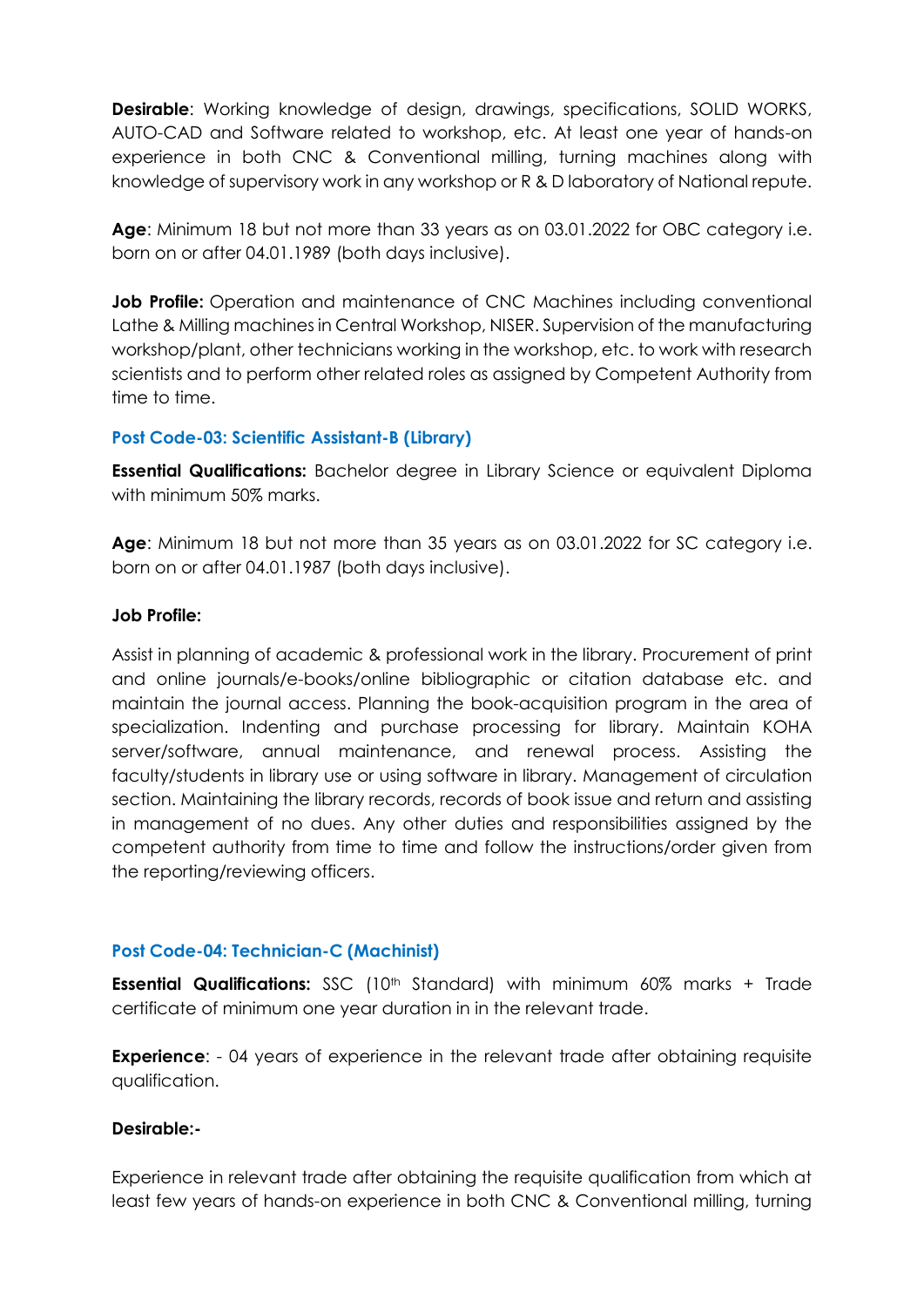machines along with working knowledge of designs, drawings, specifications, SOLID WORKS, AUTO-CAD, Softwares related to workshop, etc. in any workshop or R & D laboratory of National repute.

**Age**: Minimum 18 but not more than 30 years as on 03.01.2022 for UR category i.e. born on or after 04.01.1992 (both days inclusive).

**Job Profile**: For operation and maintenance of various machines including CNC & conventional Lathe & Milling machines in Central Workshop, NISER. The operators will be operating CNC machines under the supervision of SA-B (Mechanical) and to perform other related roles as assigned by Competent Authority from time to time.

### **Post Code-05: Technician-C (Library)**

**Essential Qualifications:** SSC (10<sup>th</sup> Standard) with minimum 60% marks + Trade certificate of minimum one year duration in relevant trade i.e. cataloguing of information books, journals etc., database, handling of library based software, etc.

**Experience**:- 04 years of experience in the library related work after obtaining requisite qualification.

**Age**: Minimum 18 but not more than 45 years as on 03.01.2022 for ST-PwD category i.e. born on or after 04.01.1977 (both days inclusive).

### **Job Profile:**

Assisting in the procurement of print and online journals/e-books/online bibliographic or citation database etc. and maintain the journal access. Day to day activity/work of the library including generating barcode, spine labels, tagging of books/ journals/ magazines etc. in RFID. Shelving/ arrangement of library resources. Maintenance of library. Assisting in maintenance of library and the resources, and help in management of resources and library facilities. Any other duties and responsibilities assigned by the competent authority from time to time and follow the instructions/order given from the reporting/reviewing officers.

### **Post Code-06: Technician-B (Machinist)**

**Essential Qualifications:** SSC (10<sup>th</sup> Standard) with minimum 60% marks + Trade certificate of minimum one year duration in the relevant trade.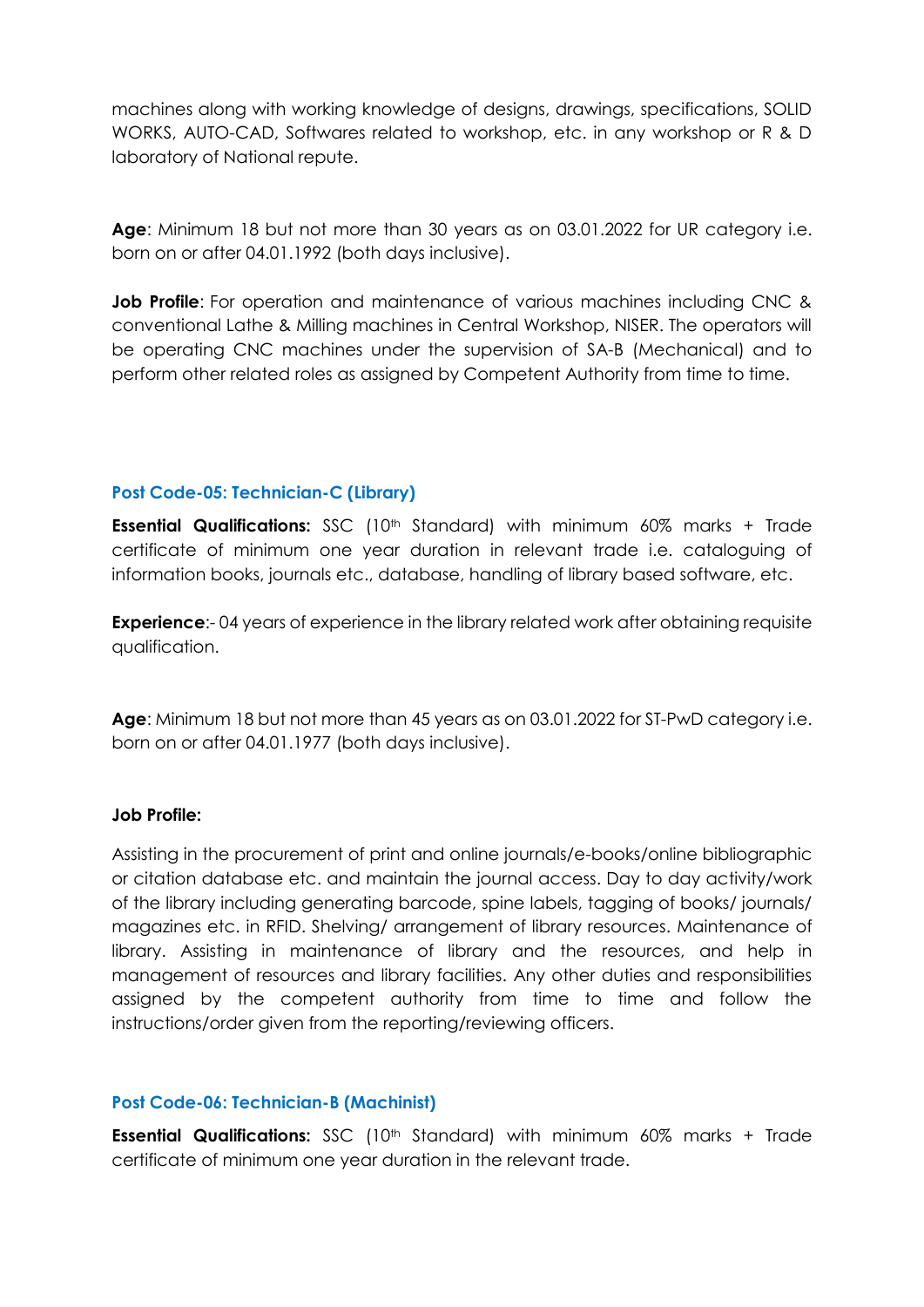## **Desirable:-**

Hands-on experience in relevant trade after obtaining the requisite qualification with Conventional milling, turning machines etc.

**Age**: Minimum 18 but not more than 30 years as on 03.01.2022 for ST category i.e. born on or after 04.01.1992 (both days inclusive).

**Job Profile:** For operation and maintenance of various conventional Lathe & Milling machines in Central Workshop, NISER. The candidate should have hands-on experience in Conventional milling, turning machines. The operators will be operating CNC machines under the supervision of SA-B (Mechanical) after suitable training later on and to perform other related roles as assigned by Competent Authority from time to time.

# **Post Code-07: Technician-B (Fitter/Welder)**

**Essential Qualifications:** SSC (10<sup>th</sup> Standard) with minimum 60% marks + Trade certificate of minimum one year duration in the relevant trade.

### **Desirable:**

Hands-on experience in relevant trade after obtaining the requisite qualification with fitting/ welding along with repairing in Conventional/ CNC milling, turning machines and job-requests or work-pieces etc.

**Age**: Minimum 18 but not more than 25 years as on 03.01.2022 for UR category i.e. born on or after 04.01.1997 (both days inclusive).

**Job Profile:** For operation and maintenance of various machines in Central Workshop, NISER. He/ She will be responsible for undertaking welding work, operating machines used for welding under the supervision of SA-B (Mechanical), and performing other related roles as assigned by the Competent Authority. Supervision of the manufacturing workshop/plant, etc. To work with research scientists and to perform other related roles as assigned by Competent Authority from time to time.

### **Post Code-08: Technician-B (Electrical)**

**Essential Qualifications:** SSC (10<sup>th</sup> Standard) with minimum 60% marks + Trade certificate of minimum one year duration in the relevant trade.

#### **Desirable:**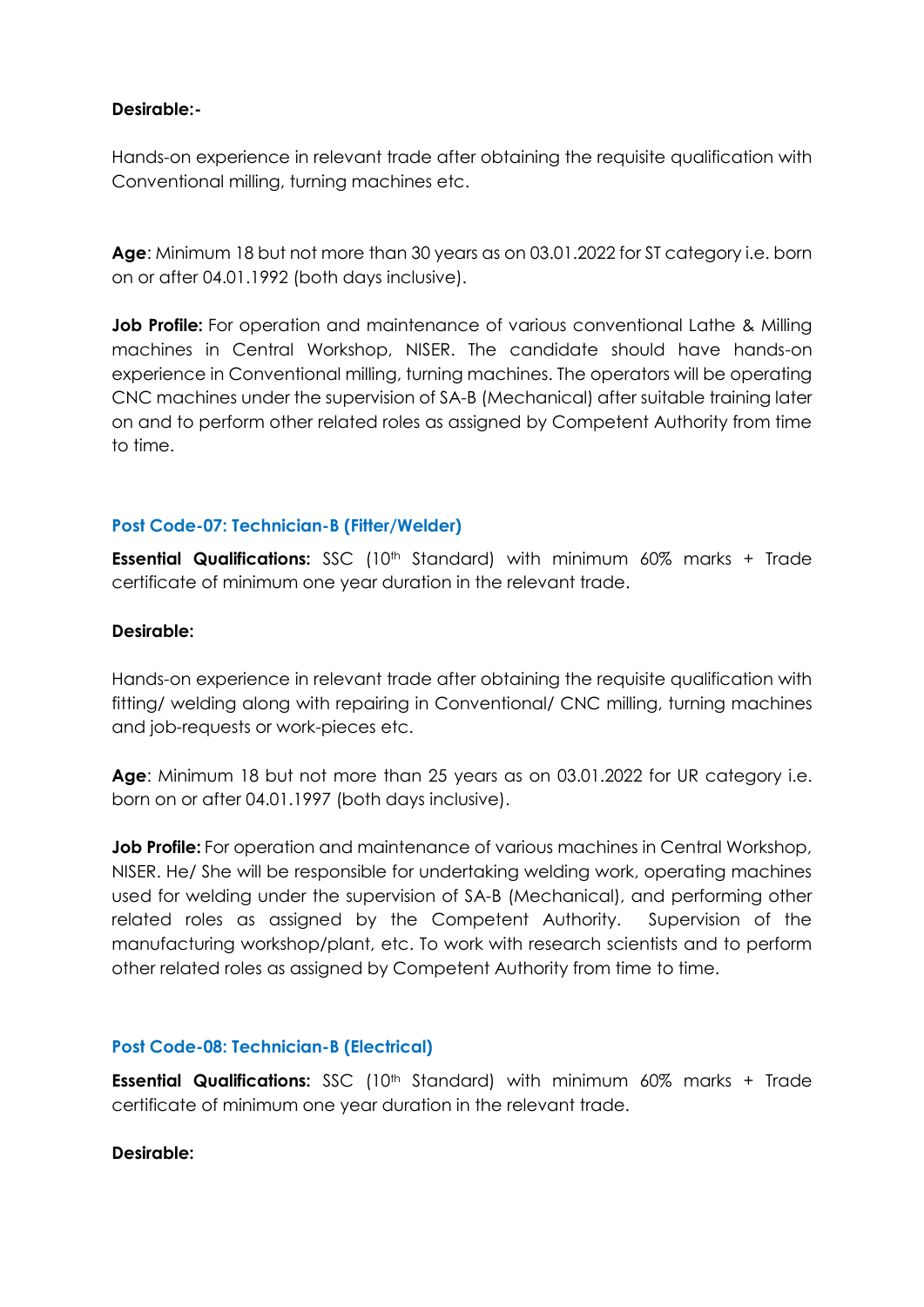Hands-on experience in relevant trade and house management in particular of auditorium, lecture halls, hostels etc.

**Age**: Minimum 18 but not more than 30 years as on 03.01.2022 for ST category i.e. born on or after 04.01.1992 (both days inclusive).

# **Job Profile:**

Coordinate the bookings for the auditorium and maintain log book of it. To look after the repair and maintenance of the furniture in the cafeteria and the equipment in the kitchen. Repair of maintenance of the lights in the whole auditorium complex. If any problems coordinate with the Institute Works Department (IWD) to fix the issues. Checking of the audio and video equipment in the main auditorium and amphitheatre on regular basis in order to ensure smooth running of events in the auditorium. During the events he/she will take care of the operation of technical equipment. Coordinate with the gardeners to keep the garden clean and green. Monitor cleaning of the whole auditorium complex.

### **Benefits for NISER Staff:**

In addition to the basic salary, NISER staff member are entitled to the allowances as admissible to Central Government Employees.

### **Selection Procedure:**

Written Test (60%) + Personal Interview (40%) for Scientific Assistant Cadre Posts Written Test (100%) weightage for Technician Cadre Posts Trade Test (Qualifying in Nature) is mandatory for both cadre posts.

### **GENERAL INFORMATION ABOUT POST(S) ADVERTISED**

- 1. The candidates applying for the said post, must go through the detailed advertisement before applying and ensure that they fulfill all the eligibility criteria for the said post as laid down in the advertisement. If the candidate is found ineligible at any stage of recruitment process, he/she will be disqualified and his/her candidature will be cancelled. Hiding of information or submitting false information will lead to cancellation of candidature at any stage of recruitment. The Institute reserves the right to reject any application without assigning any reason whatsoever.
- 2. Applicants who are employed in Government, Semi-Government Organizations or Institutions/PSU should send their applications "**THROUGH PROPER CHANNEL**" else they will be required to produce a "**NO OBJECTION CERTIFICATE**" from their employer at the time of Interview/Trade Test.
- 3. Mere fulfilling the minimum eligibility criteria mentioned herein may not entitle a candidate to be called for examination / interview. Institute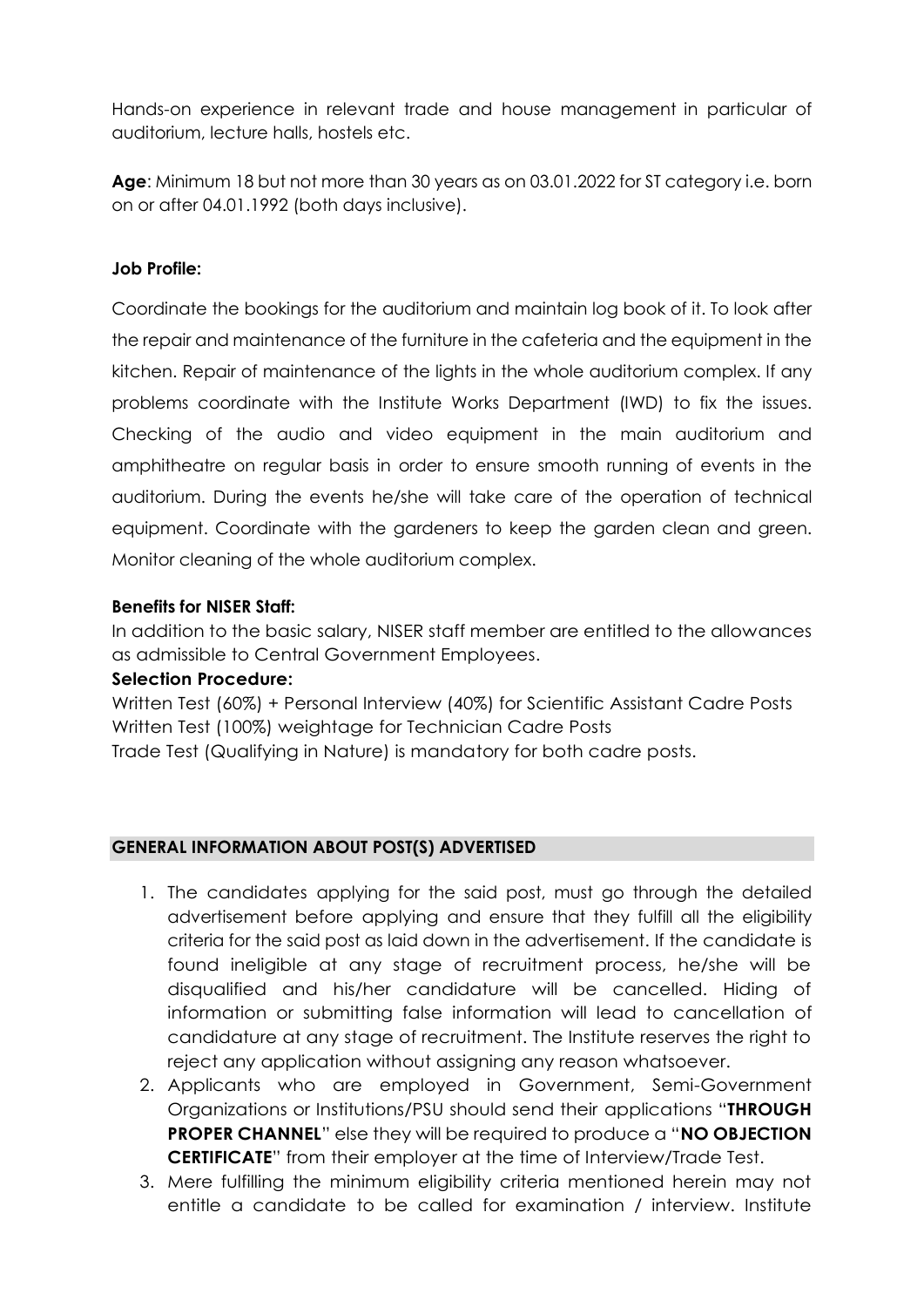reserves the right to fix higher criteria for short-listing of applications for recruitment. Only shortlisted candidates will be called for Written Examination/Trade Test/Personal Interview depending upon the number of applicants.

- 4. The Institute reserves the right to consider to fill or not to fill the position and or any other specialization(s). The Institute has the right to set different as well as higher norms, while short-listing, taking into account the specific requirement.
- 5. Age relaxation to Ex-serviceman, Government employees, Departmental candidates, PwD candidates shall be given as per Govt. of India rules.
- 6. The Institute reserves the right to withdraw any advertised post(s) at any time without assigning any reason thereof.
- 7. The Institute reserves the right to assign/transfer the selected candidates to any section/department within the Institute and appointments will be offered accordingly.
- 8. This advertisement should not be construed as binding on NISER to make appointment.
- 9. Examination/Interview etc. will be conducted at NISER campus at Jatni, Khurda, Odisha.
- 10. Candidate are advised to visit NISER website and their registered email ID from time to time for getting information regarding the recruitment process. Any information regarding this recruitment shall be uploaded on NISER website. Call letters shall be sent through the registered email id of shortlisted candidates only.
- 11. Those who are in employment must submit a **"NO OBJECTION CERTIFICATE (NOC)'** from the employer, at the time of written test/trade test/interview.

# **How to apply:**

- i) Only ONLINE applications will be accepted. The applicants should apply online through the website [http://www.niser.ac.in](http://www.niser.ac.in/) **on or before 03.01.2022.** Candidates are advised to check the Institute's website [http://www.niser.ac.in](http://www.niser.ac.in/) for further details and updates.
- ii) Before applying, candidates are requested to ensure that they fulfill the eligibility criteria for the post as on the date of eligibility. The on-line applications are purely provisional, subject to verification of details/original documents when the candidate reports for the Trade Test/written test/interview.
- iii) Before applying the candidate should ensure that he/she is fulfilling all the requisite qualifications and experience if any.
- iv) The candidates have to pay an application fee of ₹500/- (Rupees five hundred only) ONLINE during the filling of online application through SB collect mode. The link for payment of application fee is given inside the online application form under the tab 'Declaration'. **Application fee is exempted for SC, ST, Ex-serviceman, PwD and Women candidates**. If